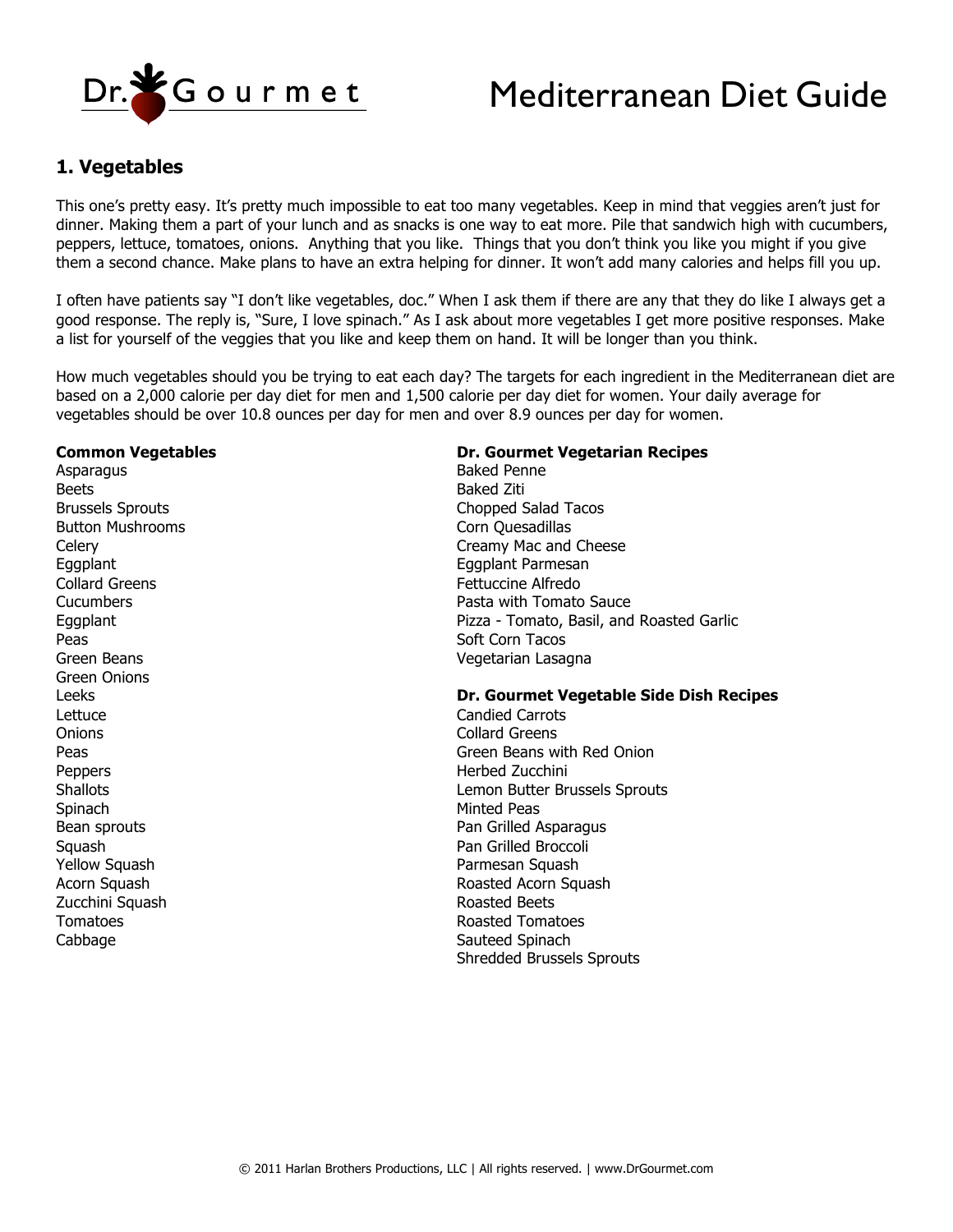## **2. Legumes**

As with the wide variety of cabbages you can find in the market there are lots of different legumes (some of which you probably didn't think were related to each other).

In botany the term legume has two meanings. Legume is a species of plant but the term also refers to any fruit that develops seeds lined up in a pod (most often the pod splits open down a seam on one side like "peas in a pod"). Legumes are also known as Pulses.

Legumes are great sources of protein and fiber. Make beans your choice for a starch with dinner as with Black Bean Cakes (as a side dish) or Sea Bass with White Beans (part of the main course). Minestrone or Split Pea Soup with a salad makes a great dinner. Fill your pantry with canned or dried beans like kidneys, garbanzos and black beans.

How much legumes should you be trying to eat each day? The targets for each ingredient in the Mediterranean diet are based on a 2,000 calorie per day diet for men and 1,500 calorie per day diet for women. Your daily average for legumes should be over 2.1 ounces per day for men and over 1.75 ounces per day for women.

#### **Common Legumes**

Black Beans (Turtle Beans, Mexican Black Beans, Spanish Black Beans) Fava Bean (Broad Bean, Butter Bean, Windsor Bean, English Bean) Garbanzo Beans (Chick Peas) Great Northern Bean Lima Beans Navy Beans (Yankee Bean, Boston Bean, Boston Navy Bean) Pinto Beans Red Kidney Beans (Mexican Beans, Red Beans) Soy Bean (Edamame, Soya Bean) White Kidney Bean (Cannellini Bean, Fazolia Bean) Lentils English Peas Green Beans (Haricot Verts, String Bean) Runner Bean (Italian Flat Bean) Okra Snow Peas (Chinese Pea) Sugar Snap Peas (Snap Peas)

#### **Dr. Gourmet Legume Recipes**

Black Bean Cakes Black Bean Hummus Black Bean Soup Black Eyed Pea Salad White Bean Soup Chicken Black Beans Chile Con Carne Green Beans with Walnut Vinaigrette Green Beans with Red Onion **Hummus** Lentil and Black Bean Salad Minestrone Minted Peas Red Beans and Rice Sea Bass with White Beans and Tomato Vinaigrette Split Pea Soup Three Bean Salad White Chili Wild Rice and Black Beans Tuna and White Bean Salad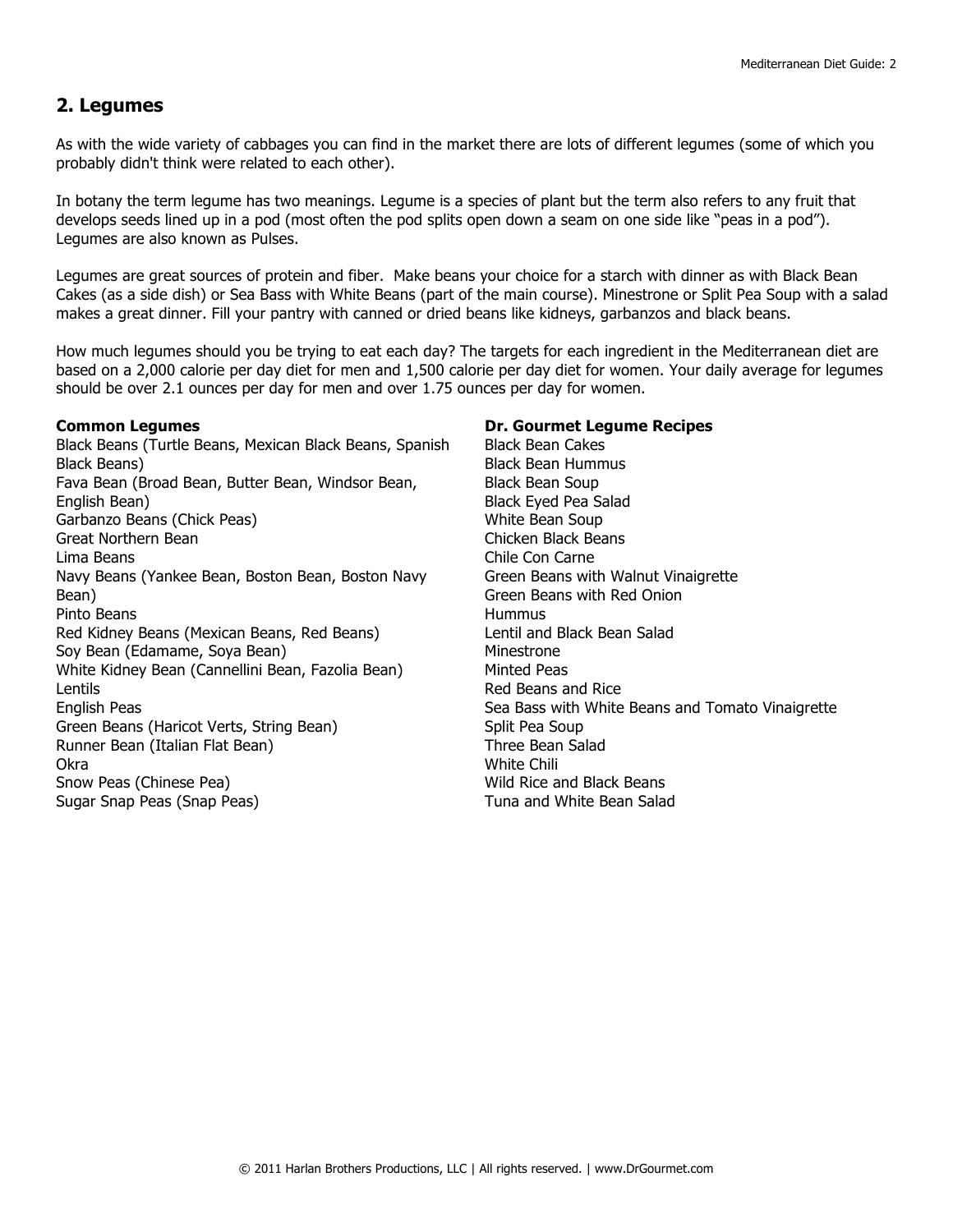# **3. Fruit and Nuts**

Fruit is the perfect snack. Sweet and satisfying, it's important to keep your fridge full of apples, pears and oranges so that you always have something to snack on. While drinking juice is OK, actually eating a piece of fruit is better for you and far more satisfying.

Nuts are great for you. They do have a lot of calories but even though most of the calories comes from fat it is the good monounsaturated fat that you want in your diet. There is in fact good research that if you replace a two ounce cookie with two ounces of nuts you won't gain weight (even though the nuts may have more calories).

How much fruit and nuts should you be trying to eat each day? The targets for each ingredient in the Mediterranean diet are based on a 2,000 calorie per day diet for men and 1,500 calorie per day diet for women. Your daily average for fruit and nuts should be over 8.9 ounces per day for men and over 7.7 ounces per day for women.

#### **Common Fruits and Nuts**

Apples **Oranges** Pears **Nectarines** Peaches Grapes Bananas **Cranberries Raspberries Blackberries Blueberries** Almonds Cashews **Hazelnuts** Macadamia Nuts **Peanuts** Pecans Pine Nuts Pistachios Pumpkin Seeds Sunflower Seeds **Walnuts** 

#### **Dr. Gourmet Recipes containing Fruit or Nuts**

Curried Chicken Salad Halibut with Dill Pesto Orzo Basil Pesto Red Pepper Orzo Roasted Eggplant Salad Salmon Salad Sesame Chicken Salad Stuffed Turkey Roasted Turkey, Wild rice and Cranberry Salad Turkish Lamb with Peas Waldorf Salad Crab, Avocado and Mango Salad Chinese Chicken Salad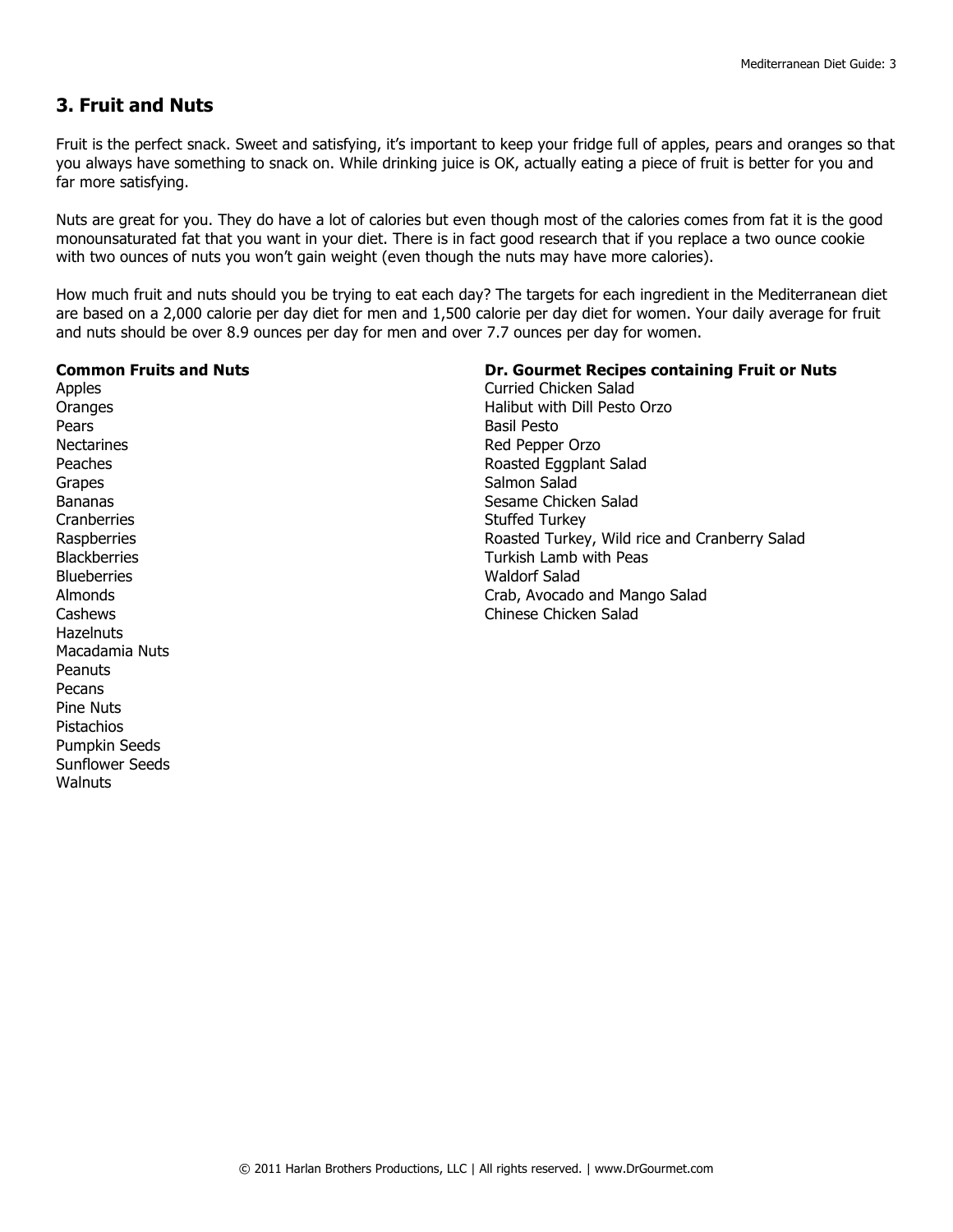## **4. Cereals and Grains**

Whole grains are really good for you. If you are used to "white" starches like white rice, pasta and white bread, make the transition slowly. There are "light" whole wheat breads that taste great, for example. Start with those and move slowly toward whole grain breads. Use whole wheat hamburger buns in place of regular.

Using whole wheat pasta is easy. The flavor's great and with your favorite sauce you'll be good to go.

Anytime you can substitute brown rice in some you'll increase the amount of fiber in your diet easily. One of my favorite substitutions is sweet potatoes or yams in place of regular potatoes.

Choose cereals that are less processed like oatmeal but also look for whole grain cereals. One easy way to tell is purchasing cereal with more fiber and less sugar.

How much cereals and grains should you be trying to eat each day? The targets for each ingredient in the Mediterranean diet are based on a 2,000 calorie per day diet for men and 1,500 calorie per day diet for women. Your daily average for cereals and grains should be over 10.4 ounces per day for men and over 8.9 ounces per day for women.

| Intead of             | Choose                            |
|-----------------------|-----------------------------------|
| Pizza Dough           | Whole Wheat Pizza Dough           |
| White Bread           | Whole Wheat Bread                 |
| <b>English Muffin</b> | Whole Wheat English Muffin        |
| Bagel                 | Whole Wheat Bagel                 |
| White Rice            | Brown Rice or Wild Rice           |
| Regular Pasta         | Whole Wheat Pasta or Quinoa Pasta |
| Corn                  | Beans or Lentils                  |
| Corn Flakes           | <b>Bran Flakes</b>                |
| Special K             | Cheerios                          |
| Fruit Loops           | Life Cereal                       |
| <b>Rice Krispies</b>  | Kashi GoLean Crunch               |
| Apple Jacks           | Kashi Cinnamon Harvest            |
| Grits                 | Oatmeal                           |

#### **Dr. Gourmet Whole Grain Recipes**

Banana Nut Muffins Blueberry Muffins Bran Muffins Carrot Muffins Honey Peach Pecan Muffins Lemon Poppyseed Muffins Orange Almond Muffins Orange Cranberry Muffins Pumpkin Nut Muffins Apple Cinnamon Bread Banana Nut Bread Date Nut Bread **Gingerbread** Pumpkin Bread Sweet Potato Bread Zucchini Bread

Chicken and Rice Salad Chopped Salad with Wild Rice Baked Cumin Trout with Squash and Pumpkin Seeds Halibut Rosemary Maple Roased Turkey, Cranberry and Wild Rice Salad Wild Rice and Black Beans

#### **Pizzas made with Whole Wheat Pizza Dough**

Barbecue Chicken Pizza Pizza with Mushrooms and Prosciutto Pepperoni Pizza Tomato and Roasted Garlic Pizza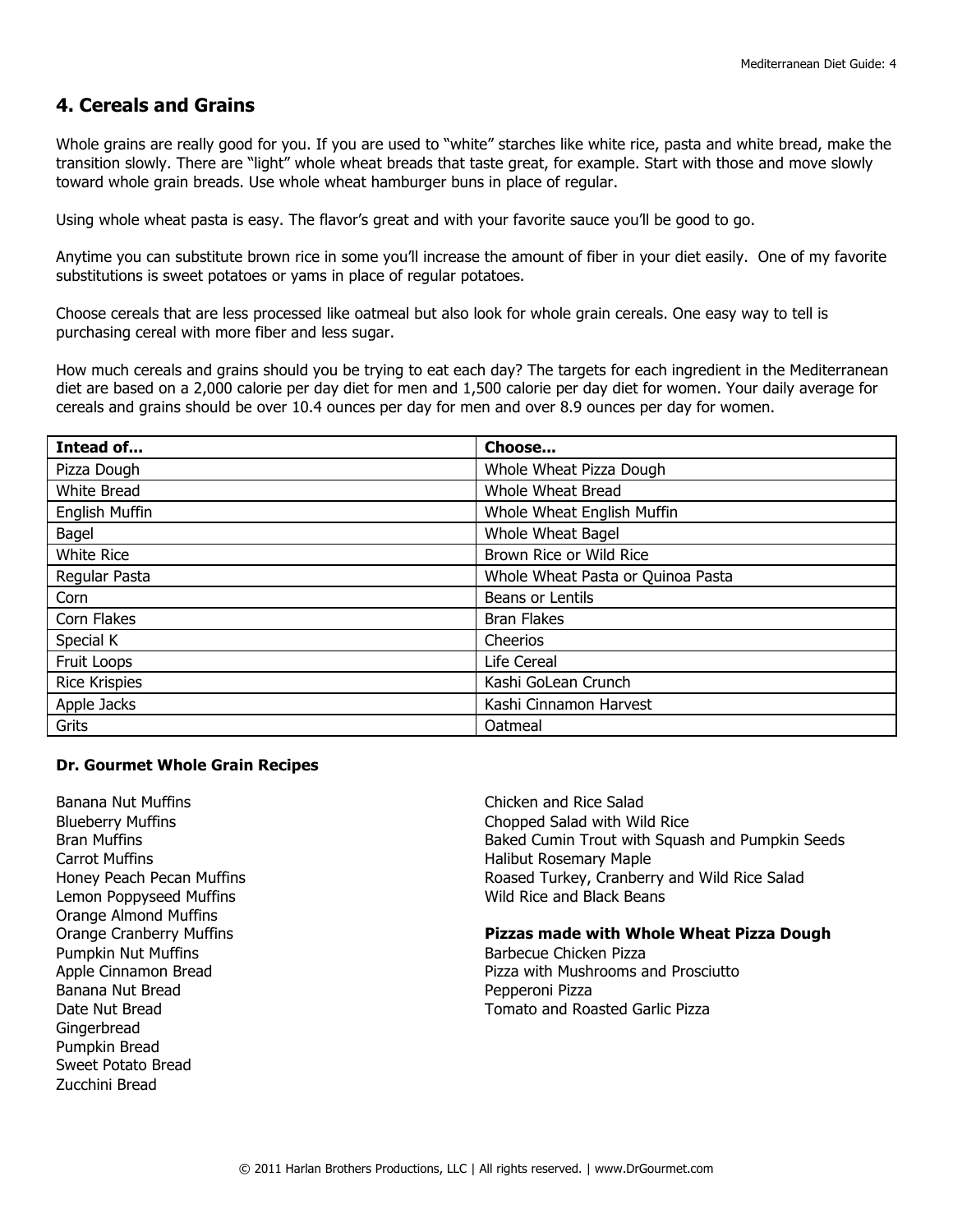# **5. Fish**

More fish, less meat. Simple.

Now a lot of people say that they don't like fish. However, as with vegetables if you make a list of fish that you like, there may be more kinds that you'll eat than you thought. I have had many people using The Dr. Gourmet Diet Plan who began trying recipes with fish that they thought they hated, only to have them become favorites.

There are a lot of reasons that eating fish is better for you than other sources of animal protein. One is that fish is generally lower in fat but, more importantly, the type of fats in seafood is the "good fat." The most important of these are the Omega 3 fats.

| <b>Fish</b>              | <b>Mercury in</b>       | Omega-3 fats        |
|--------------------------|-------------------------|---------------------|
|                          | parts per billion (ppm) | per 4 ounce serving |
| Light Tuna               | 0.12                    | 270 mg              |
| <b>Atlantic Cod</b>      | 0.1                     | 158 mg              |
| Crab                     | 0.09                    | 351 mg              |
| Trout                    | 0.07                    | 935 mg              |
| <b>Atlantic Mackerel</b> | 0.05                    | 1,203 mg            |
| <b>Mussels</b>           | < 0.15                  | 782 mg              |
| Anchovy                  | < 0.05                  | 2,055 mg            |
| Farmed Catfish           | < 0.05                  | 177 mg              |
| <b>Atlantic Herring</b>  | < 0.05                  | 2,014 mg            |
| Farmed Salmon            | < 0.05                  | 2,648 mg            |
| Wild Salmon              | < 0.05                  | 1,043 mg            |
| <b>Sardines</b>          | < 0.05                  | 982 mg              |
| Clams                    | < 0.05                  | 284 mg              |
| Oysters                  | < 0.05                  | 688 mg              |
| <b>Scallops</b>          | < 0.05                  | 365 mg              |
| Shrimp                   | < 0.05                  | 315 mg              |

There has been some concern lately about mercury contamination in fish. This is an issue, but not one that should keep you from making seafood a major part of your diet.

First and foremost, there's no doubt of the tremendous health benefit in eating fish. There are hundreds of studies clearly showing that consuming fish high in Omega-3 fat reduces the risk of sudden death, death from heart disease and stroke. In a meta-analysis of numerous studies published in the Journal of the American Medical Association (2006; 296: 1885 -1898) Drs. Mozaffarian and Rimm conclude that eating 1 - 2 servings each week reduces the risk of death from heart attack by 36% and reduces total mortality by 17%.

There is also evidence that consumption of fish or shellfish may prevent heart disease and progression of already established heart disease. Other studies have linked Omega-3 fats to prevention of certain types of cancers as well as heart rhythm problems. This research is not, however, as conclusive.

Mozaffarian and Rimm (and others) feel that that when the risks from contaminants are compared to the advantages of eating fish, the evidence clearly shows that the benefit of including fish in your diet far outweighs any risk. As with anything, one wants to reduce the risk and here are the guidelines that they feel will help you best: (These are along the guidelines of most health organizations based on the research as we know it.) The CDC recommends avoiding fish with more than 1.0 ppm.

- Women of childbearing age should avoid fish that may contain higher levels of mercury.
- Choose fish that are higher in mercury less often and make sure that you eat a variety of different fish.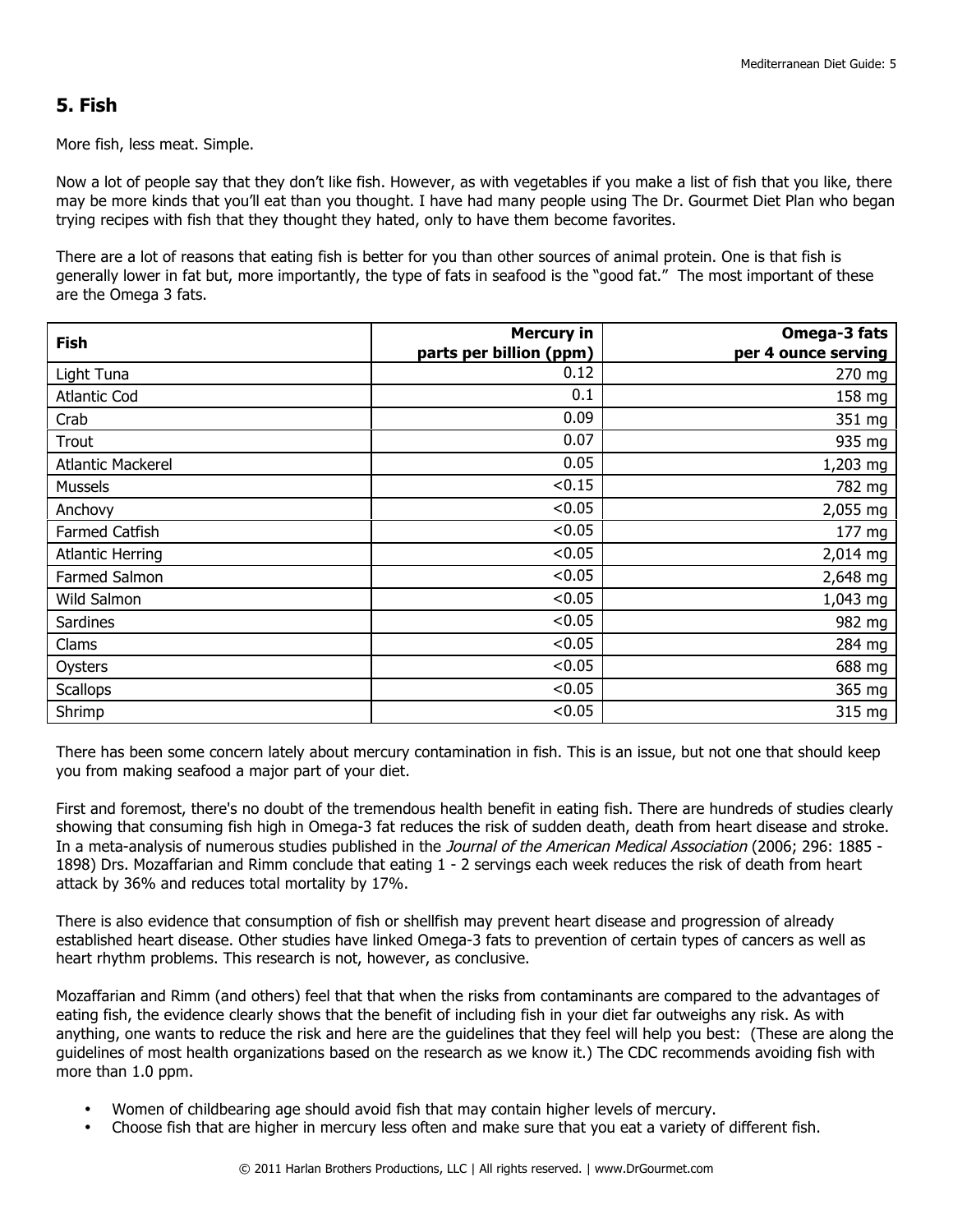You can see that there are a lot of good healthy fish on this list with lower mercury content. It is clear from the research that the risk from contaminants is far less than the benefit from eating fish that is high in Omega 3 fats.

The take home message is to eat fish at least one or two times a week and eat a wide variety of fish and shellfish. The risk from "mercury and other stuff" is far outweighed by the benefit.

How much fish should you be trying to eat each day? The targets for each ingredient in the Mediterranean diet are based on a 2,000 calorie per day diet for men and 1,500 calorie per day diet for women. Your daily average for fish should be over 1 ounce per day for men and over 0.75 ounces per day for women.

#### **Dr. Gourmet Fish and Shellfish Recipes**

#### **Halibut Recipes**

Halibut with Basil Pea Puree Halibut with Curry Butter and Snap Peas Halibut with Dill Pesto Orzo Halibut with Rosemary Maple Glaze Halibut with Seven Spices

#### **Salmon Recipes**

Roasted Salmon with Corn Relish Salmon Salad Salmon with Caper Mayonnaise Salmon with Parmesan Crust Salmon with Red Thai Curry Sauce Caesar Salad with Grilled Salmon

#### **Tuna Recipes**

Sweet Red Pepper Barbecue Tuna Tuna Seared Tuna with Saki-Wasabi Sauce Tuna with Ancho Fig Sauce Tuna with Wasabi Pea Crust Tuna Melt Tuna Noodle Casserole

#### **Other Fish**

Blackened Redfish Fish Enchiladas Oven Fried Fish Grilled Red Snapper with Garlic Tartar Sauce Quickie Flounder Meuniere Roasted Whitefish with Garlic Mayonnaise

#### **Trout Recipes**

Baked Cumin Trout with Squash and Pumpkin Seeds Pumpkin-Seed-Crusted Trout Trout with Tarragon Mustard Sauce

#### **Clams & Mussels Recipes**

Mussels with Red Pepper Mayonnaise Mussels with White Wine Herbed Butter Paella Steamed Clams with Spicy Tomato Corn Broth and Fettucine Clam Chowder

#### **Crab Recipes**

Crab Cakes Crab and Corn Salad

#### **Scallops Recipes**

Bay Scallops with White Wine and Herbed Butter Curried Sea Scallops Soy Mustard Scallops

#### **Shrimp Recipes**

Barbecue Shrimp Fettucine with Dill Pesto and Shrimp Indian Shrimp Curry Jerk Shrimp Linguine with Shrimp in Tomato Vodka Cream Sauce Shrimp Etouffee Shrimp Fra Diavolo Shrimp Scampi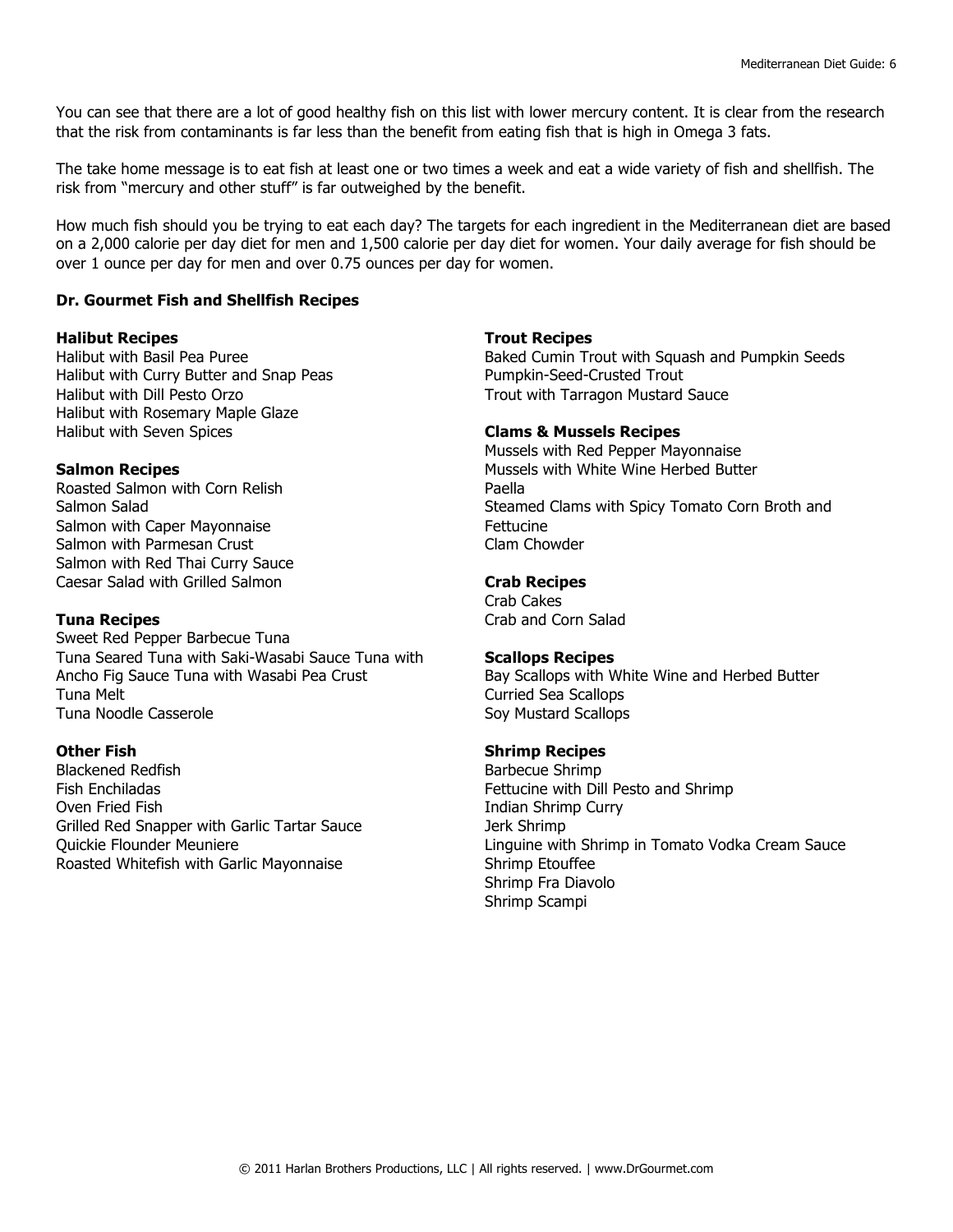# **6. Oils and Fats**

In most studies on the Mediterranean Diet this is generally classified as olive oil. It really means eating more monounsaturated fats.

Olive oil is a good choice and is high in monounsaturated fats - but so is canola oil. Grapeseed oil may be an even better oil for you than either olive or canola.

What's really important is that the original research into the Mediterranean Diet looked at the **ratio** of monounsaturated fat to saturated fat. The findings are clear that it is very important to decrease the use of highly saturated fats like butter, lard, shortening, palm kernel oil, coconut oil and any oil that has been hydrogenated.

How much oils and fats should you be trying to eat each day? For oils and fats, instead of a daily total, look to have a **ratio** of about 60% more unsaturated fats than saturated fats overall.

| <b>Good choices</b>         | Use carefully                        | <b>Avoid</b>                       |
|-----------------------------|--------------------------------------|------------------------------------|
| Olive Oil                   | Butter                               | Lard                               |
| Canola Oil                  | Coconut milk                         | Coconut oil                        |
| Grapeseed oil               | Spreads like Smart Balance Light and | Stick margarine                    |
| Safflower oil               | Promise Light                        | Vegetable shortening               |
| Sesame oil                  | Mayonnaise                           | Foods containing hydrogenated oils |
| Tahini (sesame seed butter) | Avocados                             | Foods containing palm kernel oil   |
| Peanut butter               |                                      |                                    |

# **7. Dairy**

The traditional Mediterranean diet doesn't have dairy products as a major focus. When dairy is part of meals it is usually as yogurt or cheese. For most people decreasing the amount of dairy and low-fat dairy is key.

How much dairy should you be trying to eat each day? The targets for each ingredient in the Mediterranean diet are based on a 2,000 calorie per day diet for men and 1,500 calorie per day diet for women. Your daily average for dairy should be **under** 7.2 ounces per day for men and **under** 6.9 ounces per day for women.

### **Dairy Ingredients**

Blue Cheese Butter Buttermilk Cream Cheese Cream Cheese - Fat Free Evaporated Milk Low-fat White Cheddar Milk Monterey Jack Cheese

Mozzarella Parmigiano Pecorino Reduced-fat Cheeses Reduced-fat White Cheddar Ricotta Cheese Yogurt Yogurt Cheese